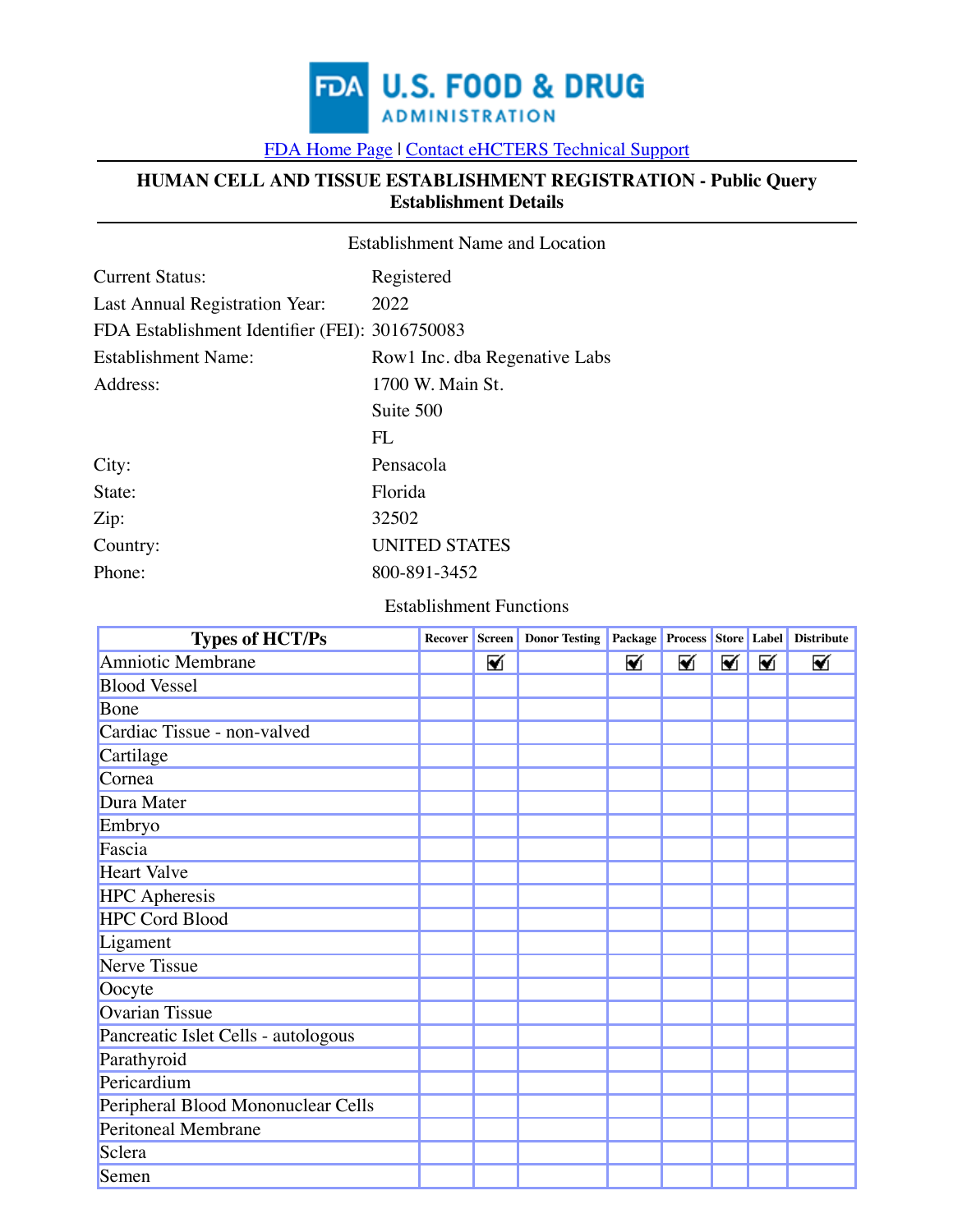| Skin                         |   |   |   |   |  |
|------------------------------|---|---|---|---|--|
| Tendon                       |   |   |   |   |  |
| <b>Testicular Tissue</b>     |   |   |   |   |  |
| Tooth Pulp                   |   |   |   |   |  |
| <b>Umbilical Cord Tissue</b> | ⊽ | ⊡ | Ø | М |  |

# Establishment HCT/P Listing

| <b>Types of HCT/Ps</b>                | <b>HCT/Ps</b><br><b>Described</b><br>in 21 CFR<br>1271.10 | <b>Proprietary Names</b>               |
|---------------------------------------|-----------------------------------------------------------|----------------------------------------|
| Amniotic Membrane                     | X                                                         | AmnioText                              |
| <b>Blood Vessel</b>                   |                                                           |                                        |
| Bone                                  |                                                           |                                        |
| Cardiac Tissue - non-valved           |                                                           |                                        |
| Cartilage                             |                                                           |                                        |
| Cornea                                |                                                           |                                        |
| Dura Mater                            |                                                           |                                        |
| Embryo                                |                                                           |                                        |
| Fascia                                |                                                           |                                        |
| <b>Heart Valve</b>                    |                                                           |                                        |
| <b>HPC</b> Apheresis                  |                                                           |                                        |
| <b>HPC Cord Blood</b>                 |                                                           |                                        |
| Ligament                              |                                                           |                                        |
| <b>Nerve Tissue</b>                   |                                                           |                                        |
| Oocyte                                |                                                           |                                        |
| <b>Ovarian Tissue</b>                 |                                                           |                                        |
| Pancreatic Islet Cells - autologous   |                                                           |                                        |
| Parathyroid                           |                                                           |                                        |
| Pericardium                           |                                                           |                                        |
| Peripheral Blood Mononuclear<br>Cells |                                                           |                                        |
| <b>Peritoneal Membrane</b>            |                                                           |                                        |
| Sclera                                |                                                           |                                        |
| Semen                                 |                                                           |                                        |
| Skin                                  |                                                           |                                        |
| Tendon                                |                                                           |                                        |
| <b>Testicular Tissue</b>              |                                                           |                                        |
| Tooth Pulp                            |                                                           |                                        |
| <b>Umbilical Cord Tissue</b>          | X                                                         | ProText, CoreText, CryoText, SecreText |

## HCT/P Listing - Donor Information

| <b>Types of HCT/Ps</b>             | <b>SIP</b> | <b>Directed</b> | <b>Anonymous</b> | <b>Autologous</b> | <b>Family Related</b> |
|------------------------------------|------------|-----------------|------------------|-------------------|-----------------------|
| Embryo                             |            |                 |                  |                   |                       |
| <b>HPC</b> Apheresis               |            |                 |                  |                   |                       |
| <b>HPC Cord Blood</b>              |            |                 |                  |                   |                       |
| Oocyte                             |            |                 |                  |                   |                       |
| Peripheral Blood Mononuclear Cells |            |                 |                  |                   |                       |
| Semen                              |            |                 |                  |                   |                       |